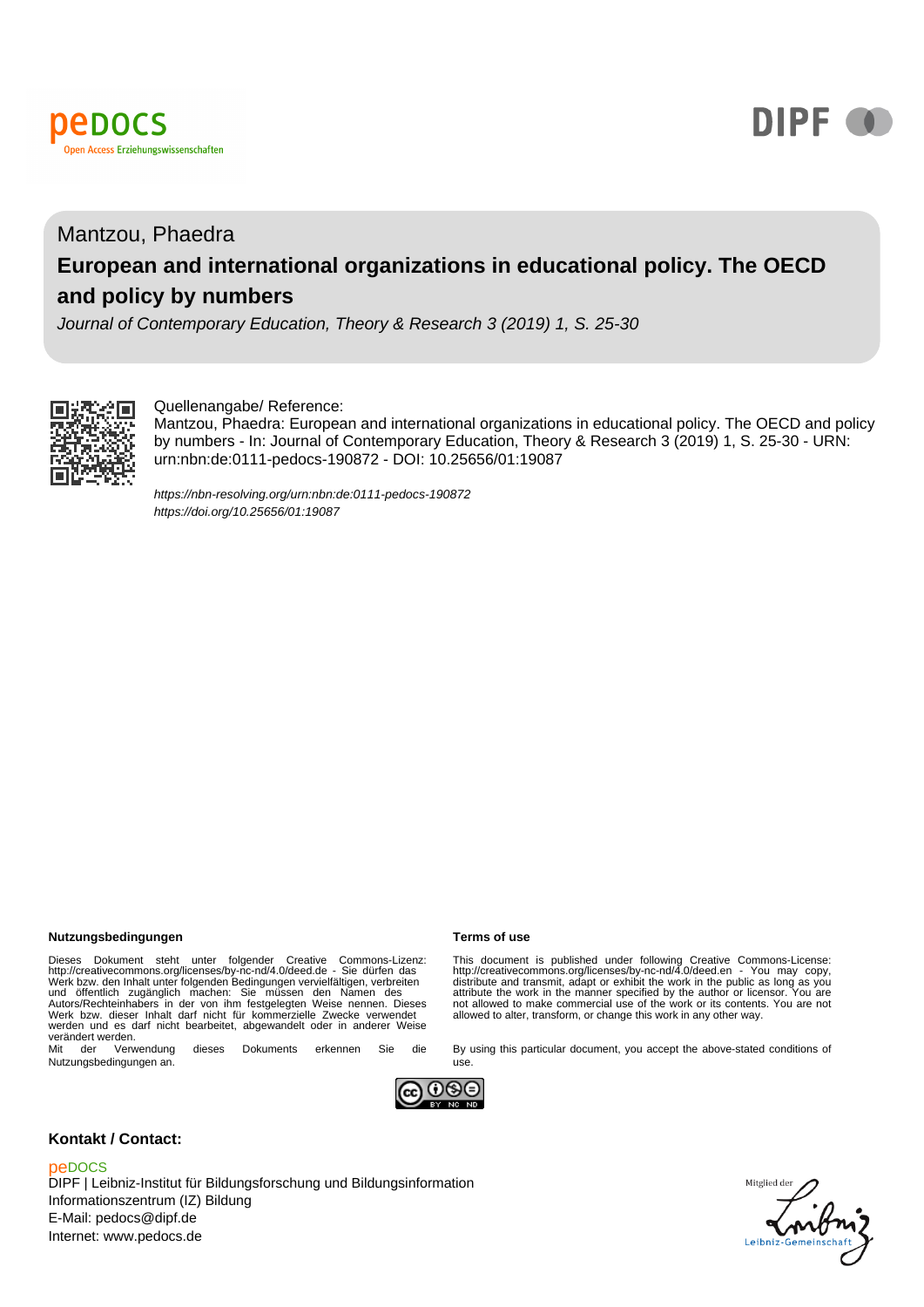# **European and international organizations in educational policy: The OECD and policy by numbers**

### **Phaedra Mantzou**

National and Kapodistrian University of Athens

**Abstract:** *The purpose of this paper is to study the role of European and international organizations in educational policy and the governance of the European education space. It*  is argued that the influence of transnational and supranational organizations on the *discourses and practices of education systems in the European Union contributes to the creation of a "Globally Structured Educational Agenda" whose main purpose is the linking of education systems to the services of the global economy. The educational policy of the Organization for Economic Co-operation and Development (OECD) especially plays a crucial role in shaping the European education space by exploiting policy by numbers as a tool and way of governance. Special attention is given to the class of experts / technocrats who as policy actors that shape educational policy transform the European education space. It is also claimed that the Programme for International Student Assessment (PISA), a key policy tool with strong international influence, is considered to be an extremely important hub for the governance of European education by numbers, aiming to improve the quality of education systems. Additionally, it is argued that governing by data establishes the idea of Europe as a Knowledge Economy, an idea expressed in the strategic goal set out in 2000 by the European Council of Lisbon, "making the European Union the most competitive and dynamic knowledge-based economy in the world". On the other hand, this paper examines skepticism expressed by researchers over the increasing use of numbers for evaluating education systems, for they lead to the establishment of an audit culture and the creation of a global Panopticon in a "measurable" Europe of Knowledge, governed by numbers. Prospects for further research in the field of comparative education are examined, aiming to create different schemes for measuring the quality of education systems, where humanitarian values will be at the forefront.*

**Keywords:** *OECD, European education space, policy by numbers*

**JEL Classification:** *I20, I29*

**Biographical note:** Phaedra Mantzou is an MSc holder in the Educational Policy and Management in Education. Corresponding author: Phaedra Mantzou (phaedra\_mantzou@yahoo.gr)

#### **1 INTRODUCTION**

The current governance of the European education space, in the context of globalization and the neoliberal paradigm, has severely restrained the autonomous implementation of education policy from the states themselves (Lawn & Lingard, 2002). At the same time, international and transnational organizations play a key role as the basic structures of global governance.

The governance shift from the concept of government to governance or "the governance move" (Lingard, 2011) is

© 2019 Authors. Published by International Hellenic University ISSN: 2654-0274. UDC: 658.8+338.48+339.1+640(05) http://doi.org/10.5281/zenodo.3598713 Published online: 19 April 2019

manifested by nationwide restructuring of the state, where governing at a distance and other regulatory functions dictated by the New Public Management, privatization of public services and the introduction of market conditions in the public sphere prevail (Sellar & Lingard, 2013). In education, it is linked to the decentralization of the education system, school autonomy, comparative assessment, and is expressed by discourses such as efficiency, quality, accountability and self-regulation (Ozga, 2009).

In the European education space, experts and technocrats from international and supranational organizations are

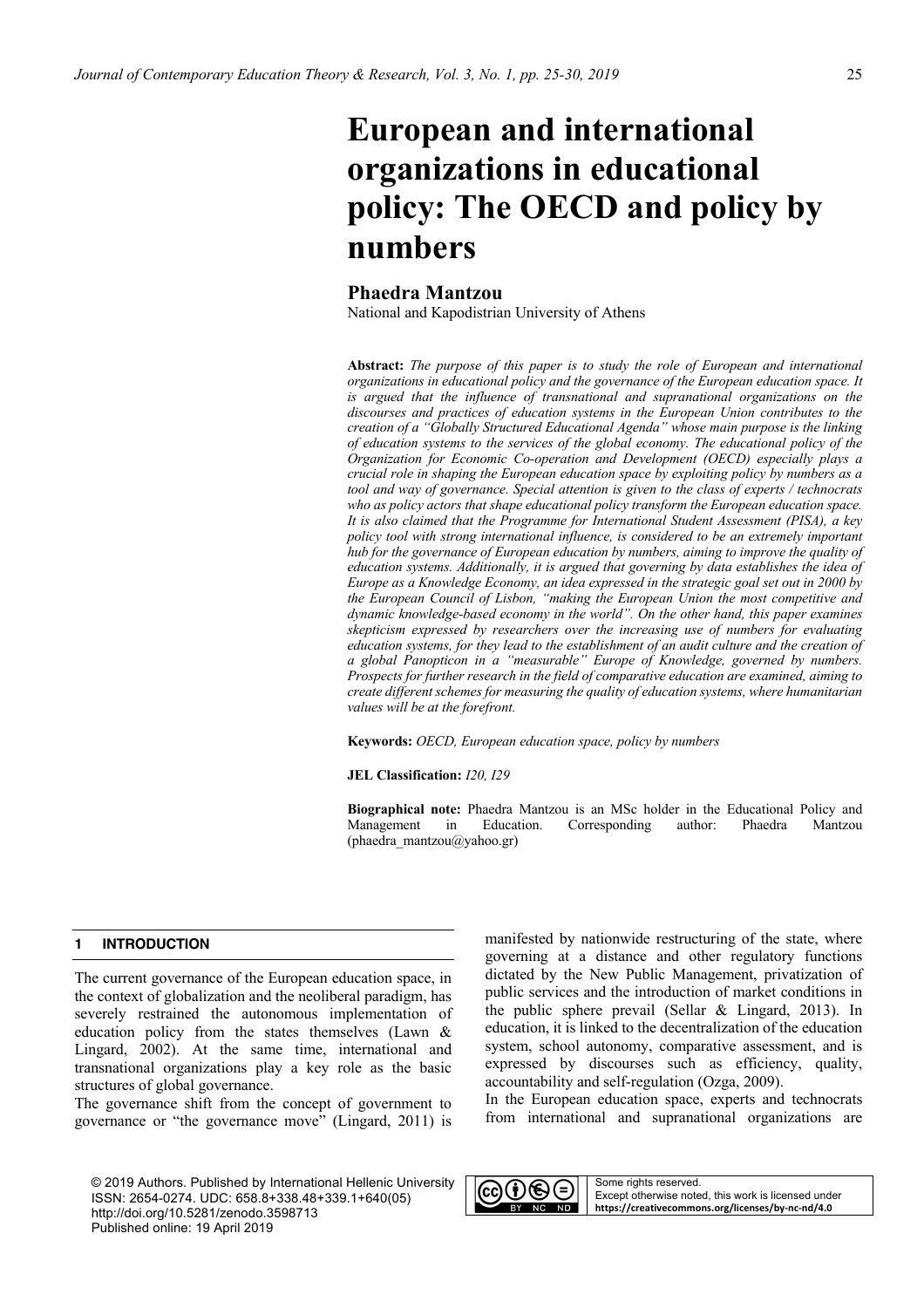working together to promote the strategic goal, set out in 2000 by the Lisbon European Council, "to make the European Union the most competitive and dynamic knowledge-based economy in the world" (European Council, 2000: par.1). The aim is not only to create a strong policy or to harmonize education systems based on the diffusion of good practices and benchmarking, but to harmonize and control the design of education policy in the context of globalization and the knowledge economy (Lawn & Lingard, 2002).

However, apart from the establishment of the European space of education, which is partially visible, non-territorial and shaped by the interaction of various political actors (Lawn & Lingard, 2002), one can see another dimension, that of the creation of a "Worldwide Structured Educational Agenda" (Dale, 2000, cited in Moutsios, 2010: 122; Lawn & Lingard, 2002: 299), for many international and transnational institutions through cooperation networks with other organizations "have been promoting worldwide over recent decades a set of education policies which bring education systems into the service of the global economy" (Moutsios, 2010: 122). In this global education space, where governance is exercised at a distance and by soft law, policy by numbers is dominant and expressed by the use of data: numbers, statistics, indicators and benchmarking (Carvalho, 2012; Grek, 2008; Lingard, 2011; Ozga, 2009; Pasias & Roussakis, 2009), which according to Novoa (2013: 144) are not only "powerful policy tools" but can also be described as "a mode of governance" for the establishment of a governable space of comparison - the European education space, under the gaze of a new global Panopticon (Lingard, Martino & Rezai-Rashti, 2013; Pasias & Roussakis, 2012).

#### **2 THEORETICAL FRAMEFORK**

#### **Transnational organizations and their role in educational policy**

Changes in the global political and economic system since the end of the Cold War have led to a gradual downgrading of the role of the nation state and the transference of important competences to supranational and transnational levels.

The term "transnational" refers to a set of international networks and supranational organizations operating on variable scales (Pasias, 2017), producing policy discourses and practices. As nodes of a new empire without colonies, they not only assume national responsibilities, but act as fundamental mediators at the international level too, serving national goals.

As for the state's control, a new form is introduced, what Du Gay calls "controlled de-control", a "new architecture of government based on interlocking relationships between disparate sites in and beyond the state" (Ball & Youdell, 2008: 68). Interest is shifting from the administration of state bureaucracies to network management, which indicates the reshaping of educational policy and the relative reduction of the nation - state's ability to design and implement its own education policy (Christou et al., 2000; Ball & Youdell, 2008). Furthermore, "international organizations are the main promoters of the neo-liberal agenda in the discourses,

policies, and organizational practices of educational institutions" (Moutsios, 2009: 473), focusing on human capital production, productivity and competitiveness.

The European Union (EU), the Organization for Economic Cooperation and Development (OECD), the World Bank, the International Monetary Fund (IMF), the International Finance Corporation (IFC), the World Trade Organization (WTO), the Industrialists Round Table, UNESCO, although historically have different approaches to education policy (Ball & Youdell, 2008), are promoting educational reforms in order to submit education "to the pursuits of global economy" (Moutsios, 2009: 467).

Today, the World Bank is the largest external lender and along with the International Monetary Fund has been promoting for decades policies for the development of human capital and economic efficiency in its Member States' education systems in the context of economic liberalism (Valachis et al., 2008; Moutsios, 2010). In addition to this, it has increased its economic and ideological influence in defining the educational policy agenda of developing countries, either directly or indirectly, by providing policy advisory services by experts (Ball & Youdell, 2008; Moutsios, 2009). According to Moutsios (2009:468), "the WΤΟ's major aim is not to give loans but to abolish restrictions in global trade and to open selectively domestic markets to capital flows". By means of the General Agreement on Trade and Services (GATS), education is considered as a service and "therefore subject to market liberalization" (Moutsios, 2010: 122), while "educational systems are opened up to international service providers through the work of GATS" (Ball & Youdell, 2008: 69), which leads to the de-regulation of national educational systems.

The Organization for Economic Cooperation and Development (OECD) is the globe's "rich club" (Clifton & Fuentes, 2011: 4; Moutsios, 2009: 468)), as two-thirds of goods and services in the world are produced or carried out in its member states. It currently has 36 Member States, works with other countries and organizations and consists of broad networks of consultants, researchers and policy makers. According to Henry et al. (cited in Moutsios, 2009: 468) it is "a transnational mechanism for surveillance of economic performance and a crucial critical sphere of influence in the global political scene" and consequently in education policy.

Today, the European Union's education policy is exercised through Commission departments and agencies, through a variety of actors and networks, but also through co-ordination processes such as the Open Method of Coordination (Moutsios, 2010), which binds its members to the directions of mutual goals, the establishment of indicators and benchmarks, the diffusion of best practices and peer review, seeking not only the convergence towards common objectives but also the improvement of management as policy (Hodson & Maher, 2001, cited in Pasias, 2017).

#### **The OECD and education**

In 1961, the OECD replaced its predecessor, the Organization for European Economic Cooperation (OEEC), founded by the US in 1948 to manage the Marshall Plan, which aimed at rebuilding Europe after the end of the Second World War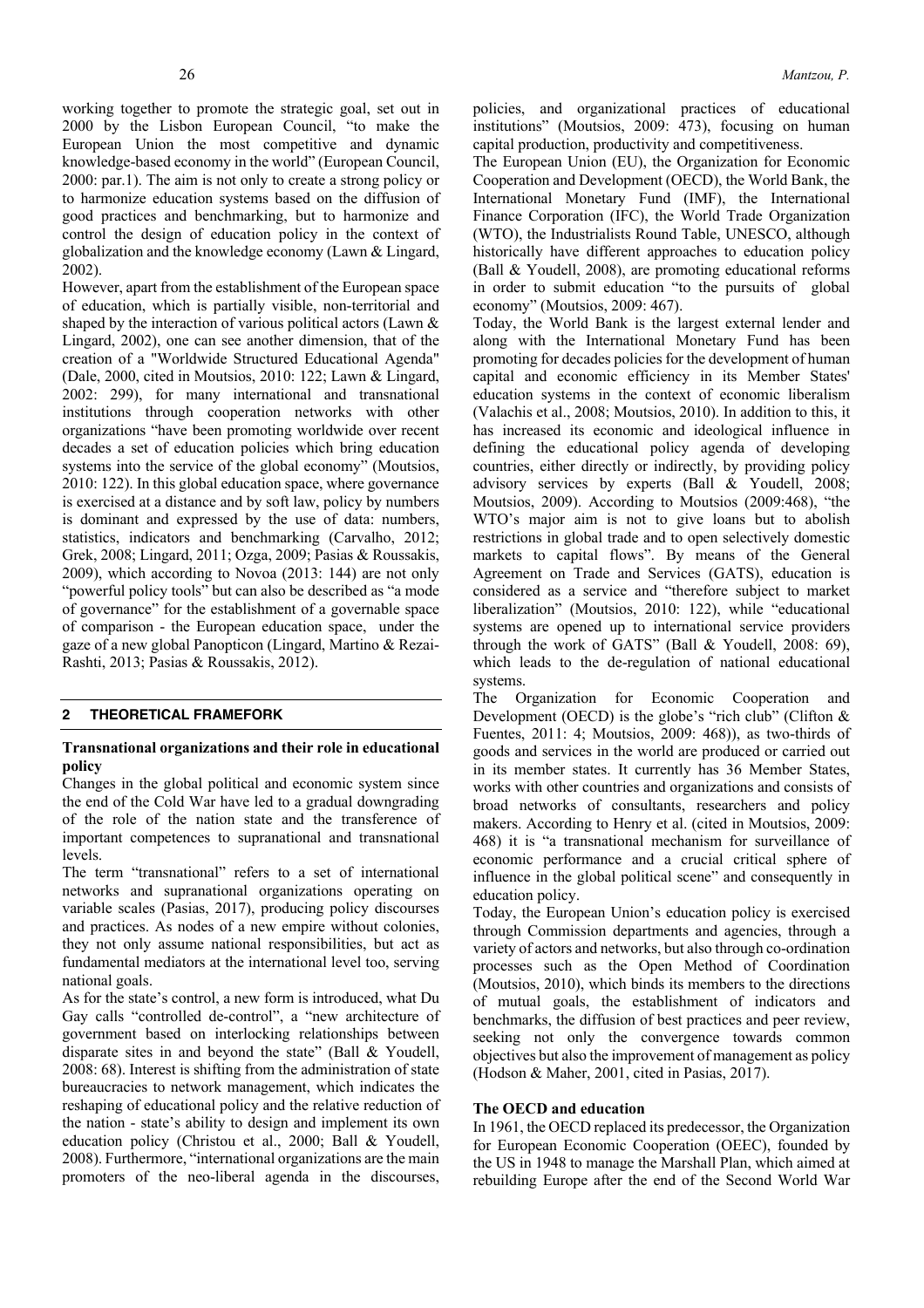(Clifton & Fuentes, 2011; Sellar & Lingard, 2013). The main purpose of the OECD, according to its Convention, was to "promote policies designed to achieve the highest sustainable economic growth and employment", the expansion of world trade, and the economic development of its Member States as well as non-member countries (OECD, 1960: Article 1). In the 1970s, and after the breakdown of Bretton Woods system and the oil crisis the Organization played a crucial role "in the emergence of a new consensus about the need to shift from Keynesian to monetarist approaches in order to address stagflation" (Sellar & Lingard, 2013: 712), a policy that continued in the 1980s, clearly oriented towards market objectives. The era of the great enlargement was the 1990s, a time that marked the end of the Cold War and led to the accession of eastern European countries to the EU, while the 2000s were marked by new discourses and practices which draw from the Lisbon Strategy and the Bologna Process in the European education space, such as competitiveness, growth, productivity and investing in human capital through education (European Commission, 2006, 7, cited in Moutsios, 2010).

#### **The role of technocrats**

The OECD is a "think tank" which has gained a strong political role (Sellar & Lingard, 2013: 712). One could assume that this is the answer or the reaction to globalization, but at the same time should not ignore OECD's attempts to frame globalization in its own terms. Lingard (2011) mentions that the Organization can be regarded not only as a think tank, but as an expression of the globalized education policy discourses, influencing its Member States, other countries, scientific communities and the networks which constitutes, and in which it acts as a hub.

The OECD "is organized in directorates, departments and centers, committees, working groups and expert groups" (Moutsios, 2010:125). Its bureaucracy, the Secretariat in Paris employs about 2,500 people who support the Agency's activities and either live there or in centres / branches in other parts of the world, in Berlin, Mexico, Tokyo or Washington (Clifton & Fuentes, 2011). According to Carvalho (2012: 179-180), the role of the General Secretariat is considered to be catalytic, acting as "the monopoly of expertise", an "independent provider of ideas", while at the same time coordinates the flows of activities and relationships between a multitude of actors (specialists, bureaucrats, researchers, policy analysts, members of the Organization), ensuring consensus and gaining prestige and credibility due to its know-how. In addition to this, the Secretariat produces an "enormous amount" of documents - studies and publications, which shape the regulatory framework of the co-ordination process. Moutsios reports (2010: 125) that it produces more than 250 publications a year, "national reports for its clients and thematic analyses about most educational issues…and conducts well-known programs of comparison of educational attainment" (PISA and TALIS). Its regulatory and legitimizing power is based on its know-how and its ability to provide solutions to "pre-defined" problems. It is also based on "the imaginary signification of progress as accumulation of knowledge, wealth and power, created in the West and diffused all over the world" (Moutsios, 2010: 136) through the OECD, "the transnational body of a nonterritorial, intangible and fluid economic and political power" (Pasias, 2017: 75).

"The educational policy work of the OECD is based mainly on research and supranational information management – the instruments of which are published country-by country and as comparative analyses, statistics and thematic reviews. The OECD differs from other supranational organizations especially in that its influence over the education policy of the 30 member states is based on the collection, processing, classification, analyzing, storing, supplying and marketing of education policy information. The OECD is unable to take any legally binding decisions or issue obligatory education policy recommendations. However, the OECD has developed an advisory role to policymakers at the highest level and thereby exerted a widespread influence on the social and economic policies of its member states in multiple but indirect ways" (Ball&Youdell, 2008:88).

Scientific communities, expert networks and technocrats have a key role to play in the operation of the Organization. Indeed, the emerging area of European education needs discourses as well as actors. Different policy actors are working incessantly together, in the same physical or virtual spaces, inside and outside national states, in different regions of Europe in a continuous process of translation and political mediation (Lawn & Lingard 2002).

This elite in educational policy can also be described as a "magistracy of influence" (Lawn & Lingard, 2002: 292) in the European educational space that acts at a cross-border level, displays similar predispositions and promotes emerging educational policy in Europe. They are working through data collection regimes, accelerating the flows of ideas and people, and thus contributing to the emergence of a community for a global education policy. They are described as critical actors in the construction of this supranational political sphere, members of a culture built through councils, exchanges, committees, networks and regulations, shaping the imaginary of European education of the future (Lawn & Lingard, 2002).

#### **PISA as a policy tool**

PISA is the most influential OECD's program in the international arena, since it includes countries that are not members of the Organization. It is conducted every three years and evaluates the knowledge and skills of 15-year-old students in specific thematic areas (Language, Mathematics, Natural Sciences, ICT). According to Carvalho (2012), the innovation of the program lies in the fact that it does not examine the content of the curriculum that students have been taught, but their ability "to reflect and to apply their knowledge and experience to real-world issues" (OECD, 2003:9). Grek (2009) argues that PISA's direct influence in European and non-European countries has become an indirect tool for the governance of the European educational space by numbers.

The program's main objective is to provide a fixed benchmark through which it can control the development of education systems. Such an objective can only be achieved if it is based on the use of comparative data and information as well as other steering at a distance technologies. Lewis (2017) reports that PISA, more than representing an empirical reality, creates a new one. Accompanied with soft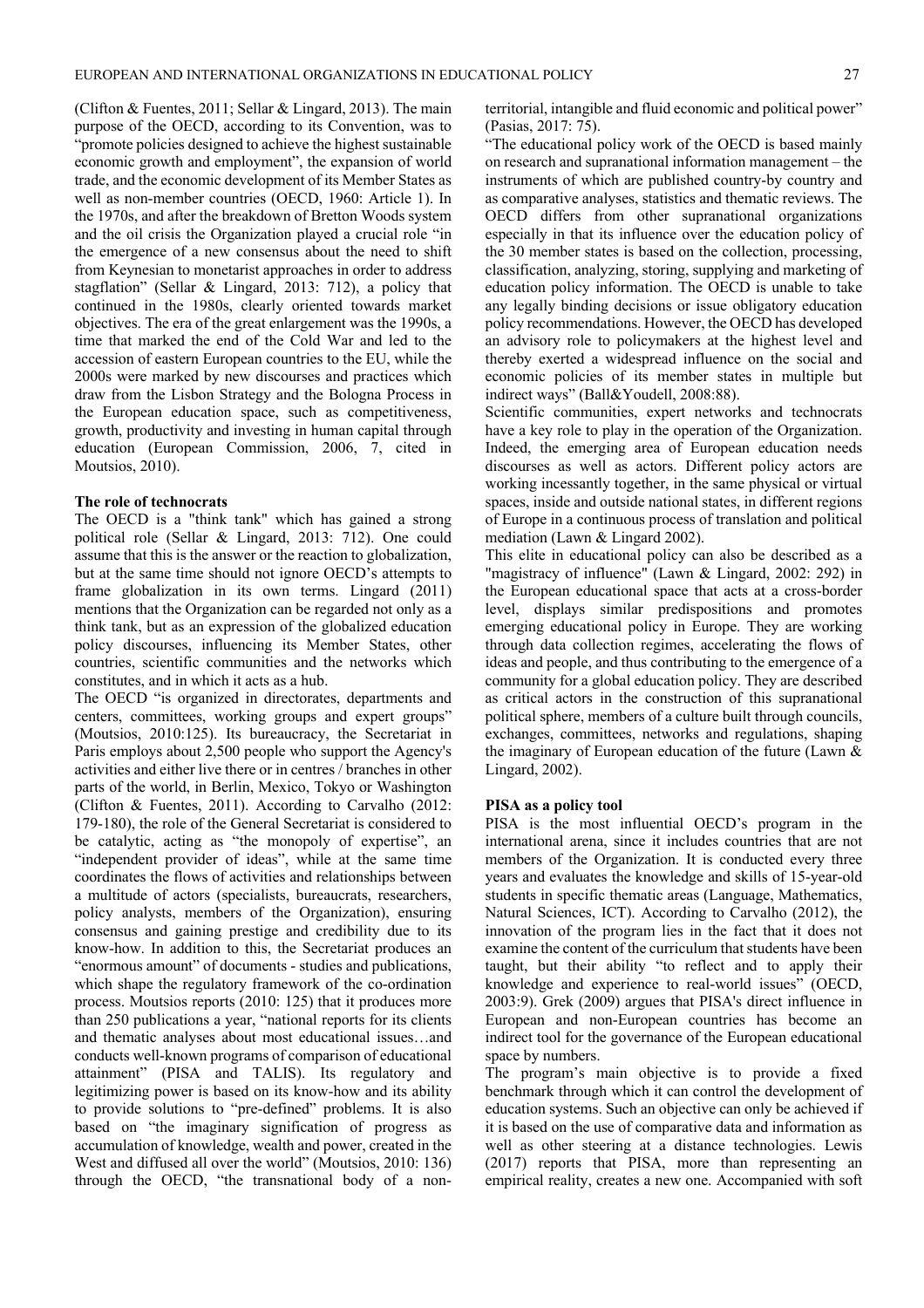law and through the dissemination of good practices, a variety of actors (politicians, experts, technocrats, public and private research centres) interact in a variety of activities (meetings, seminars, conferences, workshops) allowing national education systems to imagine and test the education of the future (Carvalho, 2012).

PISA can therefore be regarded as a tool for measuring the quality of education systems, a "knowledge-policy instrument" (Carvalho, 2012:174), which gathers many stakeholders around it and bases its legitimacy (Carvalho, 2012), as well as their commitment and involvement in the production, dissemination, use and consumption of the product as a "brand name" (Grek, 2009: 31).

The Program is not just a "test regime", Grek argues (2009:28), but an extremely important node in the complex task of governing the European education space. "A political technology... a major governing resource" (Grek, 2009:35), both for national systems and for Europe's transnational forces and the OECD. Its success lies not only on achieving "convergence on specific political choices or solutions" but on the "merging of policy makers and other public actors with the tool" (Carvalho, 2012: 184).

Lascoumes & Le Gales pointedly stress that a policy tool cannot be politically neutral (cited in Grek, 2009). Therefore, one can argue that as a policy tool, PISA is also a "carrier of guilt" (Carvalho, 2012: 184), as it forces national systems to adapt positions and numbers that determine performance. However, it can also be a carrier of hope and optimism for reform efforts, legalized by a trustworthy expert who offers knowledge, the "global expert" (Lewis, 2017: 292,298).

Many researchers, however, are distrustful about policy by numbers and benchmarking, as well as considering education in terms of economy or learners as human resources for the needs of the global production system (Moutsios, 2009). Finally, there are researchers who doubt whether the OECD can really provide solutions to the problems of non-member countries whose economies differ significantly from those of the West. Clifton & Fuentes (2011: 6) characteristically ask: "The OECD needs emerging markets, but do they need the OECD?"

#### **Policy by numbers**

As Ozga (2008) claims, we are "governed by numbers". It's all about numbers which "in different aspects of our lives rate, compare and allocate us to categories. Numbers define our worth, measure our effectiveness and, in a myriad of other ways, work to inform or construct what we are today. We are subject to numbers and numbered subjects" (Ball, 2015:299).

The use of numerical data in today's post-Lisbon European education space serves the new hegemonic narrative of the Europe of Knowledge. Already since the 18th century, numbers, statistics, rankings, comparisons and data have been vital to the functioning of the state and the creation of the identity of citizenship and citizen identities (Lingard, 2002; Novoa, 2013; Ozga, 2009). Today, however, policy as numbers is linked to the governance turn and is related to new modes of regulation and new forms of accountability, like the audit culture (Lingard, 2011), or the culture of performativity (Lingard, 2011), as well as to self-regulatory and selfmonitoring processes (Ozga, 2009). Indeed, the governance

shift from centralized and vertical hierarchical control systems to decentralized, horizontal network-based governance was possible due to the "availability of data and its rapid flows" (Ozga, 2009: 157).

Standards create and form the social sphere and, in this way, make it governable (Lawn, 2011). "Measuring units, benchmarks and standards are the new essentials of Europeanization. They are the scaffolding of the European space for education. They allow governing by bringing policy areas into being, rendering them transparent, mapping them and producing comparisons of performance…They are not fixed, they are not easily discernible, and they shape the present and determine the future. They are not an interesting or peripheral factor in the system; they are the new system of education. They are essential for governing the new economy of education" (Lawn, 2011: 270). Moreover, the importance that is attached to international comparisons and benchmarking leads nations and subjects to a new global "war for talent" (Sellar & Lingard, 2013: 717) and reflects the new imaginary of education as a global race for economic competition.

Benchmarking, however, is a key tool for governance, because data are needed to control progress. "Governing by data" is not just a process of data collection but a process that rather constructs than describes reality in the field of education. "Comparing must not be seen as a method but as a policy" (Novoa, cited in Grek, 2009: 25). It must be regarded as "a mode of governance…one of the most powerful administration tools not only in Europe but also worldwide" (Novoa, 2013: 144). It becomes a policy that is a key element in the process of building the idea of Europe as a knowledge-based economy (Grek, 2008). The use of performance data, indicators and benchmarks provides ways to build reality by identifying what is important and what is not, and thus defining priorities that will inevitably affect actions and policies (Novoa, 2013: 139).

Lingard et al. (2013: 543) finally contend that "big data" can give shape to our globalized culture, which is characterized by constant change, allowing the creation of new correlations between different things, thus producing "new forms of continuity in liquid times".

#### **3 LIMITATIONS AND CAPABILITIES**

As mentioned above, the use of numbers and standards and the culture of accountability that they entail "help constitute the world as a commensurate space of measurement" for national education systems. (Lingard et al., 2013: 541). In that way the globe is made "legible for governing", under a regime of "Global Panopticism" (Lingard et al., 2013: 552). Criticism does not stop here. Novoa (2013), emphasizes that a form of governance based primarily on production and exposition of performance data and indicators has significant limitations, such as the one-dimensional view of data. He therefore suggests deepening the comparison and enriching it with critical reflection. Numbers can provide significant support for interpreting the world, but they cannot replace our decisions and choices. "Comparison is a way of understanding the world critically, but not a way of governing, as if policies were a "simple", "neutral" and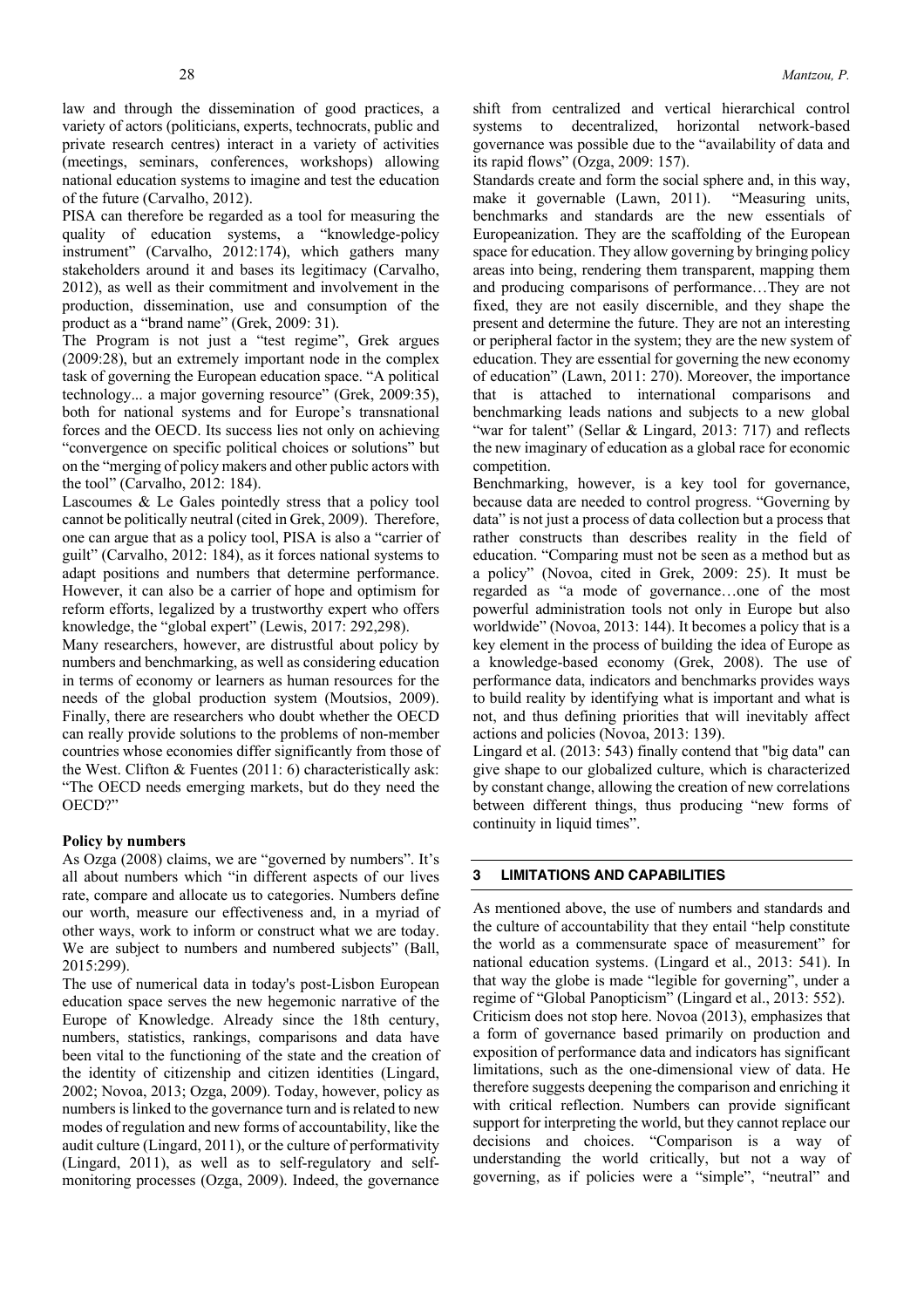"objective" administration of the results presented in an Excel sheet with numbers" (Novoa, 2013:146).

There is a prevalent skepticism about the ability of all these measurements and statistics to fully capture multilevel problems and inconsistencies in educational practice since they ignore the social context in which data is being interpreted. "At their best, these new governance technologies have offered a more coherent and organized framework for the improvement of the quality of education systems across Europe; at their worst, they are simply transforming education cultures and traditions, every aspect of teaching and learning, into tables and graphs, devoid of meaning, political context or any sense of history and place"(Grek, 2008b: 215).

In addition, persistence in the gap talk about school performance strengthens social inequalities in the field of education (Christou & Sigala, 2002, 2003; Lingard, 2011). It is therefore necessary to develop multiple ways of measuring quality, not just based on quantitative measurement of data, and to recognize the need for reflection, along with the rejection of epistemological neutrality.

Especially regarding to the educational practice and the exam orientation of the school, an emphasis is being put on the risk that the achievement of positive results can be translated as a response to manage performativity, which can even lead teachers to manipulate the data (Thomson & Cook, 2014; Lingard, 2011).

Darling-Hammond (2010, cited in Lingard, 2011: 373; Lingard et al., 2013: 544), suggests a more intelligent accountability system that recognizes the wider objectives of education. Even a bottom-up system of accountability that will enable schools to demand from policy makers and systems the ability to "learn the standards". Similarly, Ozga (2009) asks whether focusing on personalized, tailor-made teaching and learning could provide better tools for measuring progress in schools, or it could lead to the increase of data production and its power, rather than reduce it.

In conclusion, "the new technology of the governance of the European education space through indicators and benchmarks ... has to be examined as a deeply penetrating consciousness-moulding and thus the serious business of constructing new categories of (educational) thought and action - the project of re-inventing a new European identity of competitive advantage and responsible individualism" (Grek, 2008: 215).

#### **4 CONCLUSION**

From the above discussion, it has become clear that "the European educational landscape is increasingly colonized by specific "regimes of truth" and "systems of knowledge', which introduce, reproduce and legitimize technocratic / market driven rationales and establish a modern European Panopticon of a "measurable" Europe of knowledge, governed by numbers and based on technologies of theasis/gaze, performativity, surveillance and control" (Pasias & Roussakis, 2009: 136).

Therefore, much of the criticism also concerns the role and responsibility of the scientific community in the creation, application and legitimization of the above technologies.

Research in comparative education should not repeat what we already know, but "open up new ways of thinking and new understandings" (Novoa, 2013: 146), without limiting its imagination (Lingard, 2011), but above all it has to contribute to a new social imaginary beyond the dominance of neoliberalism, where numbers have almost replaced values (Lingard, 2011). For we may be governed by numbers, data, indicators, benchmarks and measurements, but do we still remember "what really counts?" (Lingard et al., 2013: 553)

#### **REFERENCES**

- Ball, S.J. & Youdell, D. (2008). Hidden Privatization in public education. Education International, Institute of Education. University of London.
- Ball, S. J. (2015). Education, governance and the tyranny of numbers. Journal of Education Policy, 30(3), pp. 299-301. https://doi.org/10.1080/02680939.2015.1013271. Accessed the 17th of December 2017, at 17:11.
- Carvalho, L.M. (2012). The Fabrications and Travels of a Knowledge-Policy Instrument. European Educational Research Journal, 11(2), pp. 172 – 188. https://doi.org/10.2304/eerj.2012.11.2.172. Accessed the 31st of May 2018, at 22:14.
- Christou, E., Kilipiris, F., Karamanidis, I., Vasilevska, C., Marinoski, N. & Andreeski, J. (2000). Strategic academic cooperation in tourism education through tempus‐phare projects: The case of Ohrid. The Tourist Review, Vol. 55 No. 1, pp. 59- 74. https://doi.org/10.1108/eb058329.
- Christou, E. and Sigala, M. (2002). Innovation in hospitality and tourism education. International Journal of Tourism Research, 4(1), 65-67.
- Christou, E., & Sigala, M. (2003). Internationalization of the tourism & hospitality curriculum: A comparative study in Greece and Great Britain. The Proceedings of 2003 EuroCHRIE Congress, pp. 20-23.
- Clifton, J. & Díaz-Fuentes, D. (2011). The OECD and Phases in the International Political Economy. 1961-2011. Review of International Political Economy, 18(5), pp. 552-569. https://ssrn.com/abstract=1981942. Accessed the 5th of July 2018, at 12:10.
- European Parliament. (2000). Presidency Conclusions, Lisbon. 23- 24/3/2000, Brussels.
- Grek, S. (2008). From Symbols to Numbers : the shifting technologies of education governance in Europe. European Educational Research journal, 7(2), pp. 208–218. https://doi.org/10.2304/eerj.2008.7.2.208. Accessed the 18th of December, at 11:19.
- Grek, S. (2009). Governing by numbers: the PISA 'effect' in Europe. Journal of Education Policy, 24(1), pp. 23-37.
- Lawn, M. & Lingard, R. L. (2002). Constructing a European policy space in educational governance: The role of transnational policy actors. European Educational Research Journal, 1(2), pp. 290-307.
- Lawn, M. (2011). Standardizing the European Educational Policy Space. European Educational Research Journal, 10(2), pp. 259- 272. www.wwwords.eu/EERJ. Accessed the 10th of July 2018, at 12:46.
- Lewis, S. (2017). Governing schooling through 'what works': the OECD's PISA for Schools. Journal of Education Policy, (32)3, pp. 281-302. http://dx.doi.org/10.1080/02680939.2016.1252855. Accessed the 5th of July 2018, at 12:31.
- Lingard, B. (2011). Policy as numbers: Ac/counting for educational research. The Australian Educational Researcher, 38(4), pp. 355-382.